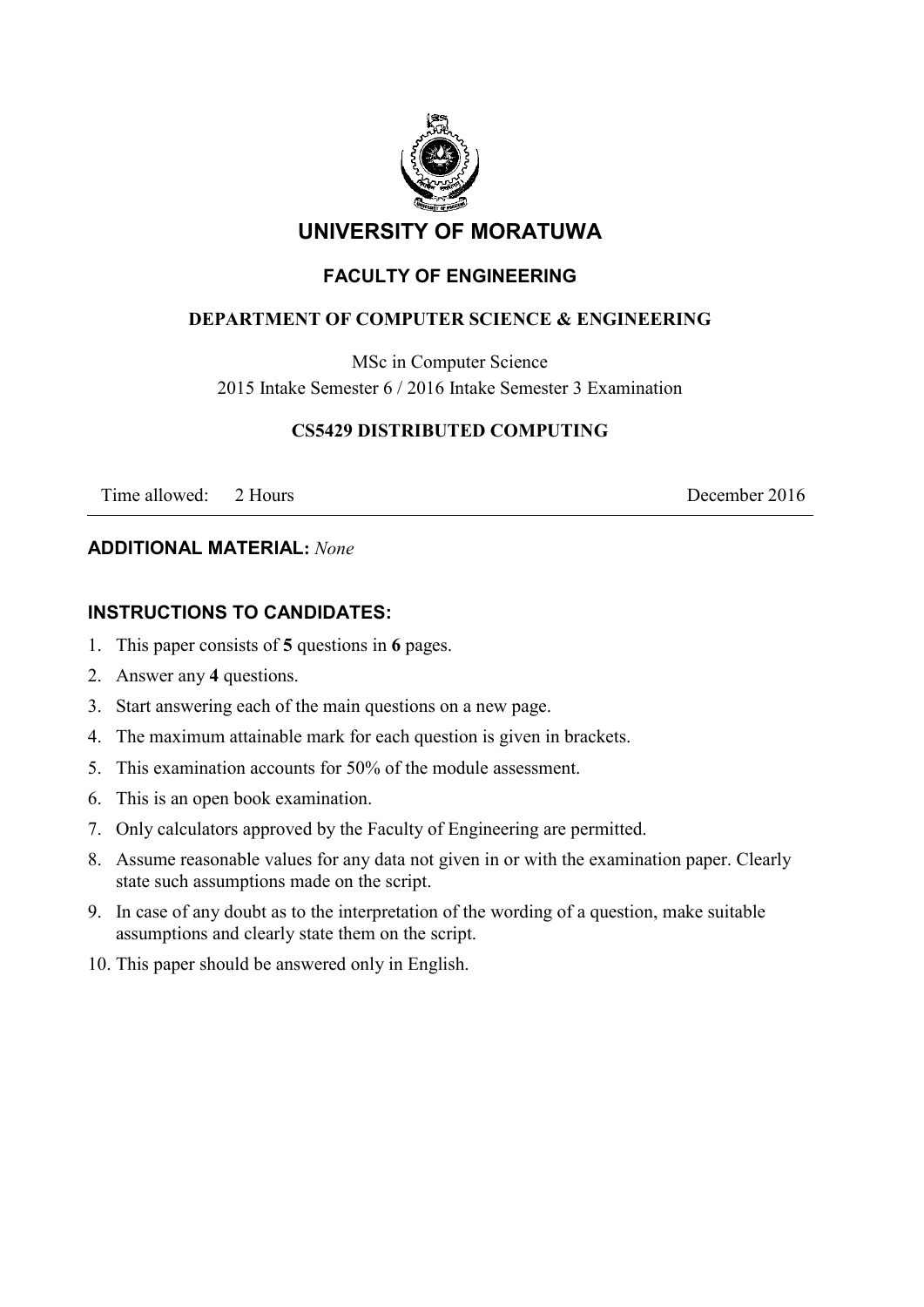#### **Question 1 (25 marks)**

An alternative definition for a distributed system is that "*a collection of independent computers providing the view of being a single system*," i.e., it is completely hidden from users that there are multiple computers.

| (i)   | Give an example where this view would become very useful.                                                                                                                   | $[3]$             |
|-------|-----------------------------------------------------------------------------------------------------------------------------------------------------------------------------|-------------------|
| (ii)  | Using a suitable diagram explain how a 3-tier architecture can scale while<br>preserving the single system view.                                                            | $\lceil 8 \rceil$ |
| (iii) | Why is it not a good idea to always aim at implementing the highest degree of<br>transparency in distributed systems? Briefly explain.                                      | $\lceil 3 \rceil$ |
| (iv)  | Using suitable examples, discuss why a collection of independent computers are<br>unable to provide Consistency, Availability, and Partition Tolerance<br>simultaneously.   | [6]               |
| (v)   | "Content Delivery Networks (CDNs) violate the single system view, as they<br>disseminate the content from different points along the request path from client to<br>server" |                   |
|       | Do you agree or disagree with this statement? Discuss.                                                                                                                      | 5                 |

## **Question 2 (25 marks)**

Following is a high-level diagram of a goods dispatch platform (aka. courier service).



Source: http://srstechnologiesllc.com/mobile-service-platform/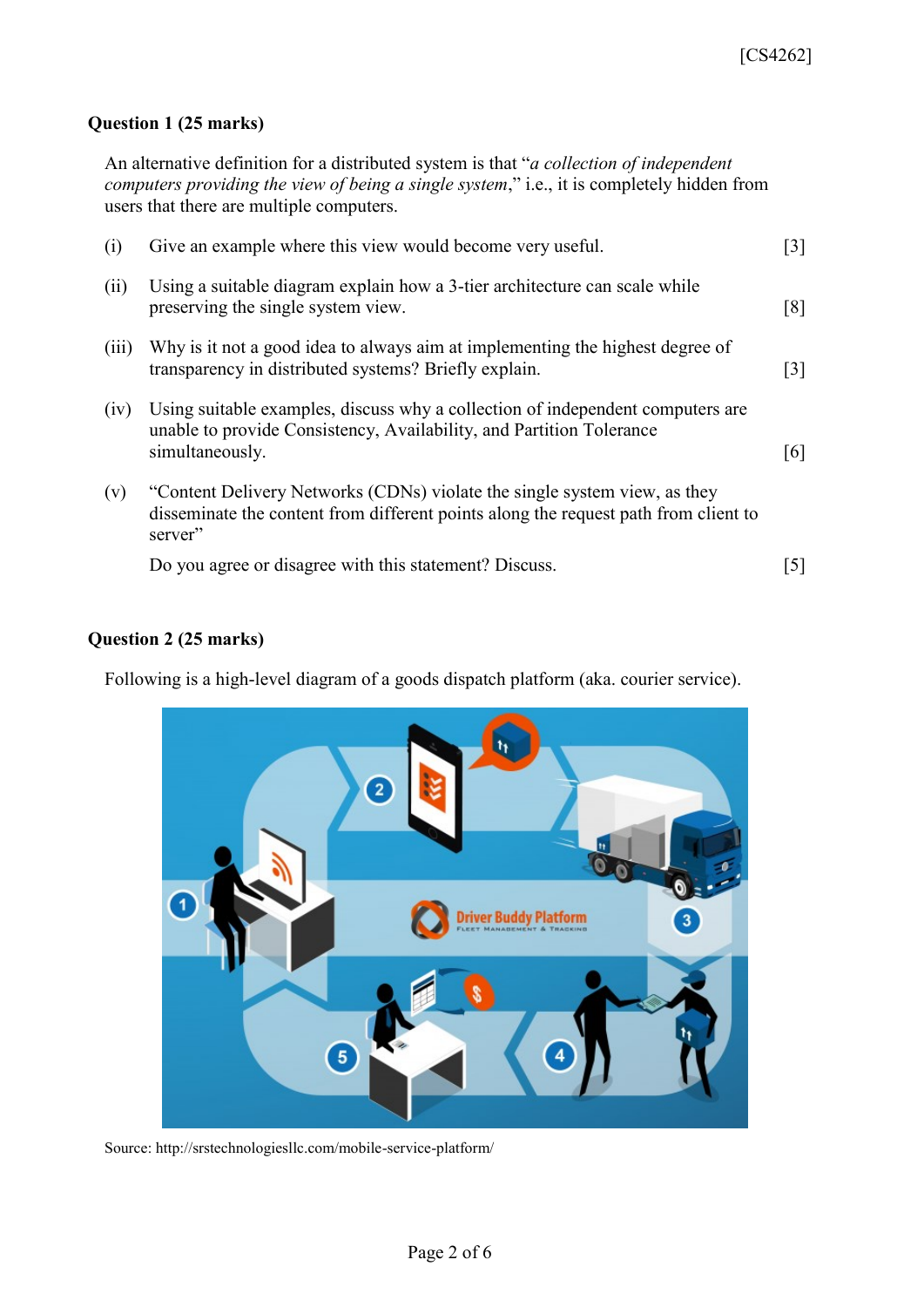Customers who wish to use a courier service can contact trucking and transportation companies via the platform and get their goods delivered to desired destinations. For example, suppose Kamal wants to send a box to Rani. Kamal visits the courier service website (Step 1 in figure) and searches for a potential trucking and transportation company in the region. Kamal may also refine his search based on the pricing, delivery options, delivery schedule, and availability of a nearby track or a collection center. Once a company is selected, Kamal's request is forwarded to a driver (via a mobile app, Step 2) who is currently in or will be visiting Kamal's neighborhood soon. The driver receives details such as collection location, drop off location, contact details of Kamal and Rani, and any delivery instructions. The driver then comes and collects the box (Step 3). Either the same driver or a different driver (box may be exchanged from one truck to another) then delivers the box Rani (Step 4). Finally, the money settlement for the provided service is given to the driver's company (Step 5).

| (i)     | What type of a distributed system architectural style would you recommend for<br>the goods dispatch platform? Briefly justify.                       | [4]               |
|---------|------------------------------------------------------------------------------------------------------------------------------------------------------|-------------------|
| (ii)    | Which of the following options would you recommend for the communication<br>between the goods dispatch platform and drivers? Justify.                |                   |
|         | a) Persistent or Transient                                                                                                                           | $[3]$             |
|         | b) Asynchronous or Synchronous                                                                                                                       | $[3]$             |
| (iii)   | Do you recommend having message queue(s) at the goods dispatch platform?<br>Justify your recommendation.                                             | $\lceil 3 \rceil$ |
| (iv)    | Using a suitable diagram illustrate your solution based on recommendations for<br>questions (b) and (c) above.                                       | $\lceil 5 \rceil$ |
| (v)     | Do you recommend implementing the goods dispatch platform on a dedicated<br>$server(s)$ in a server room or virtual server(s) on the cloud? Justify. | [4]               |
| $(v_i)$ | Do you recommend having a single server or multiple servers for goods dispatch<br>platform? Justify.                                                 | $[3]$             |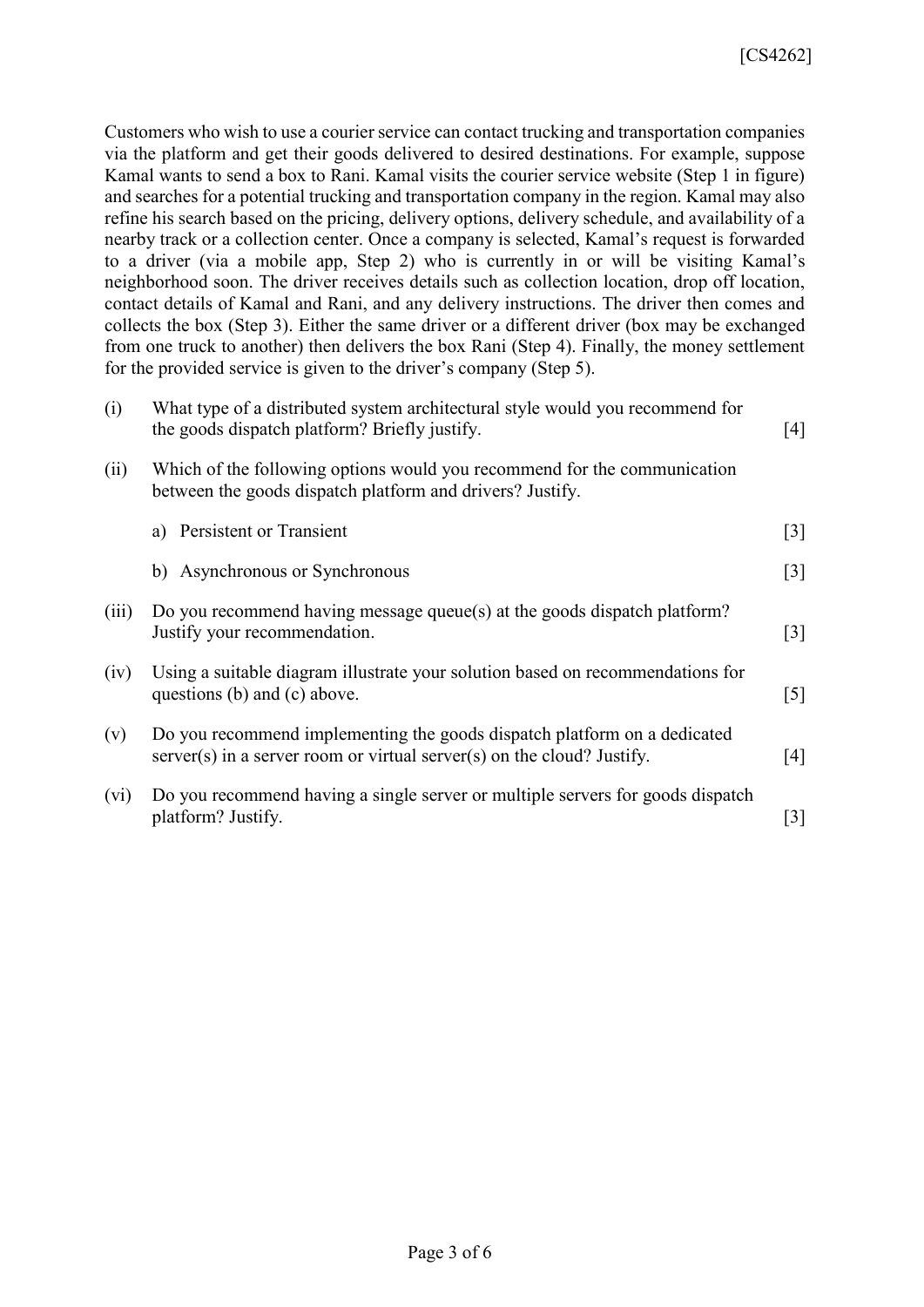# **Question 3 (25 marks)**

Following is a high-level diagram of a Taxi management system.



Source: www.conceptdraw.com/samples/business-process-diagrams

Customers who wish to use a taxi may make a booking by calling the operator at the Taxi Service Centre. They may also reserve a taxi via Online Booking, e-mail, or by sending an SMS message with an appropriate format. These messages are received and handled by the Taxi Service Server (TSS). Multiple taxi drivers are registered with the TSS. Customers may use taxies without contacting TSS as well, e.g., if they see a free taxi nearby.

TSS is responsible for assigning a free taxi to a customer, and then notifying both the customer and the taxi driver. Each assignment is based on a several parameters such as (start, destination) of the trip, location of the nearest free taxi, type of vehicle requested (based on AC, non-AC, no of seats, car, van, etc.), and time of the day.

Customers may indicate either an approximate location (e.g., street name and building no) or using GPS coordinates. A GPS device attached to each taxi sends frequent location information to TSS using 3G wireless connection. Taxi drivers also inform the TSS when a taxi becomes free or occupied (i.e., state changed). It is expected that a free taxi be given priority based on first-come-first-serve if they are within 5 Km from a potential customer and other parameters satisfied (e.g., AC, non-AC, no of seats, etc.).

(i) Propose and justify a suitable distributed communication solution for this application.

*Hint: you may consider options such as RPC, Web Services, and REST API messages; brokers; and publisher-subscriber.* [3]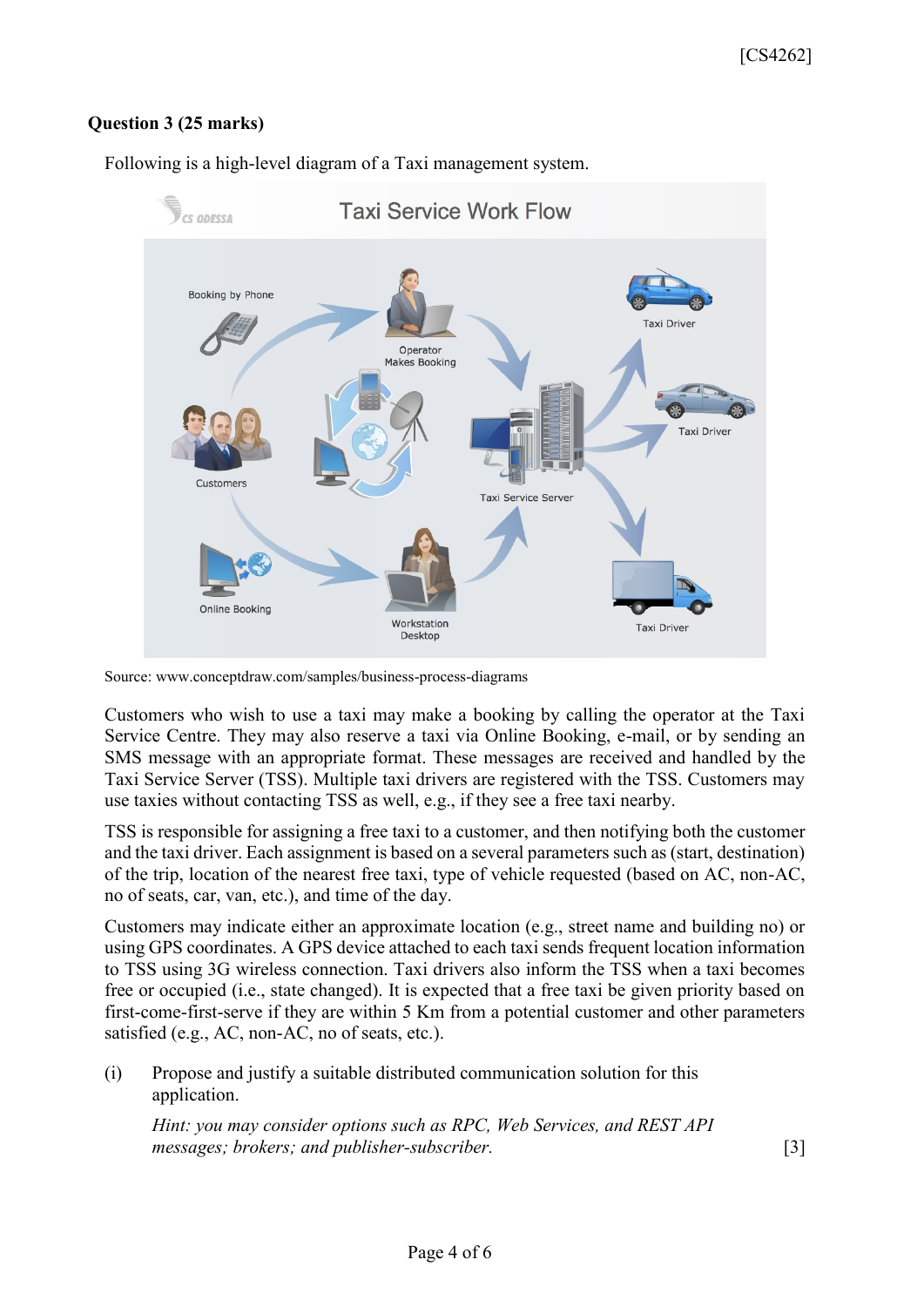| (ii)  | Draw a high-level architectural diagram of the proposed solution.                                                                                                                                                                                                                                                                                                                                                                                                                                        |                   |
|-------|----------------------------------------------------------------------------------------------------------------------------------------------------------------------------------------------------------------------------------------------------------------------------------------------------------------------------------------------------------------------------------------------------------------------------------------------------------------------------------------------------------|-------------------|
|       | You are expected to clearly indicate different data sources, data consumers,<br>message queues, and key internal and external connectivity.                                                                                                                                                                                                                                                                                                                                                              | [8]               |
| (iii) | How can we enforce first-come-first-serve property for unoccupied taxies?                                                                                                                                                                                                                                                                                                                                                                                                                                | $[3]$             |
| (iv)  | Design a protocol for the communication between taxies and TSS.                                                                                                                                                                                                                                                                                                                                                                                                                                          | [6]               |
| (v)   | As a way of reducing the load on TSS servers following suggestion was given<br>by a consultant:                                                                                                                                                                                                                                                                                                                                                                                                          |                   |
|       | "Directly deliver the taxi request to all nearby taxies (based on GPS coordinates<br>of customer) and let the taxies themselves agree/negotiate on who will cater the<br>customer request"                                                                                                                                                                                                                                                                                                               |                   |
|       | Discuss the practicality of implementing this solution and its ability to scale.                                                                                                                                                                                                                                                                                                                                                                                                                         | $\lceil 5 \rceil$ |
|       | Question 4 (25 marks)                                                                                                                                                                                                                                                                                                                                                                                                                                                                                    |                   |
| (i)   | Assume you have a server that send messages to a client using UDP protocol.                                                                                                                                                                                                                                                                                                                                                                                                                              |                   |
|       | (a) How can you implement at-least-once messaging guarantee for the messages.                                                                                                                                                                                                                                                                                                                                                                                                                            | [4]               |
|       | (b) Assuming you need to deliver a message to 100,000 clients with at least-once<br>guarantee. Propose and justify a topology to deliver this message most<br>efficiently.                                                                                                                                                                                                                                                                                                                               | [6]               |
| (ii)  | Department of Inland Revenue wants to rank all the salaried employees from<br>both public and private sector. They have access to monthly salary details of<br>employees. However, it was realized that ranking salaries of a particular month<br>was not a good indication of average income, as monthly salaries of most<br>employees' changes due to no pay leave, over time, bonuses, etc. Hence, it was<br>decided to rank the employees based on average annual salaries over the last 5<br>years. |                   |
|       | (a) Write a pseudocode of a Map-Reduce program that shows how you can<br>calculate the average annual income and rank the employees. The answer<br>should provide all <i>map</i> and <i>reduce</i> functions, as well as suitable technique to                                                                                                                                                                                                                                                           |                   |

(b) How would you recommend to split the data such that workload of mappers and reducers are balanced? [3]

shuffle data between mappers and reducers. [12]